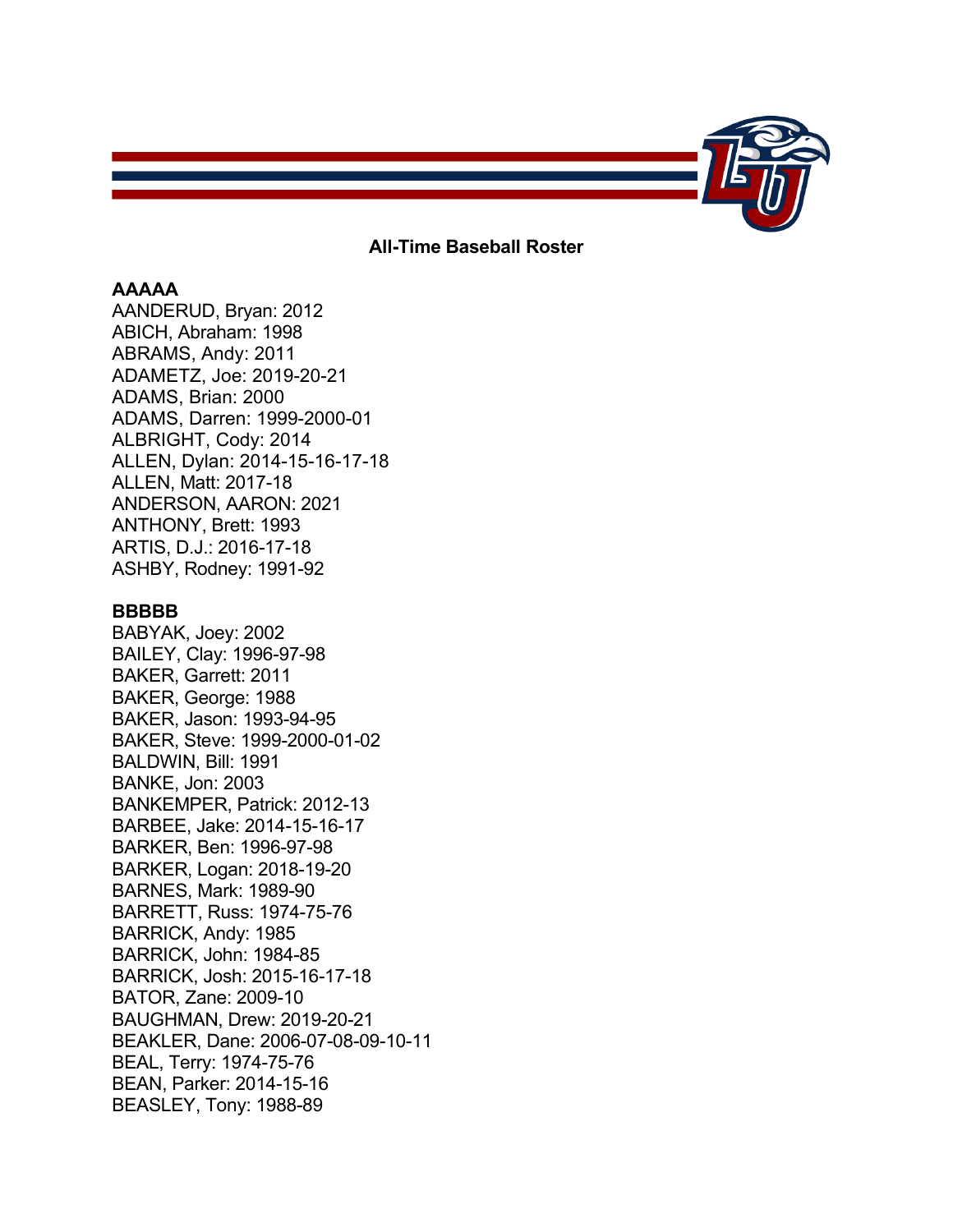BECHTOLD, David: 2002-03-04-05 BECHTOLD, Doug, 2003 BECKNER, Brogan: 2021 BETTS, Gray: 2019-20-21 BENHAM, David: 1995-96-97-98 BENHAM, Jason: 1995-96-97-98 BENNION, Derek: 2004-05-06-07 BERTSCH, Jackson: 2016-17-18 BEVINS, Jimmy: 1983-84-85-86 BICKERS, Tim: 1993-94-95-96 BLAYLOCK, Nathan: 2014-15 BLEVINS, Dave: 1976 BOLES, Jeremiah: 2003 BONA, John: 1999-2000-01-02 BONADIO, Joe: 1992 BONAR, Rex: 1976 BORSH, John: 1980 BOSWELL, Nick: 2014 BOTE, Daniel: 2003 BRABRAND, Evan: 2018-19 BRADFORD, Dewey: 1995 BRADY, Blake: 2017 BRADY, Brent: 1988-89 BRADY, Doug: 1989-90-91 BRAGG, Teddy: 1989 BRAHN, Danny: 1989-90-91-92 BRAKE, Don: 1979 BREAM, Austin: 2013-14-15-16 BREAM, Dave: 1982-83-84-85 BREAM, Doug: 2008-09-10-11 BREAM, Sheldon: 1990-91-92-93 BREAM, Sid: 1979-80-81 BREAM, Tyler: 2009-10-11 BREEDEN, JonRyan: 2015 BREINIG, Joe: 1991-92 BREY, Josh: 1999-2000-01 BRITT, Dalton: 2013-14-15-16 BRITTS, Troy: 2019-20 BROCKMAN, Zack: 2018 BROWN, Bill: 1974-75-76 BROWN, Casey: 2009-10 BROWN, Cody: 2006-07-08-09 BROWN, D. Frank: 1979-80 BROWN, Daniel: 2010-11-12-13 BROWN, Dave: 1974 BROWN, Jeff: 2004-05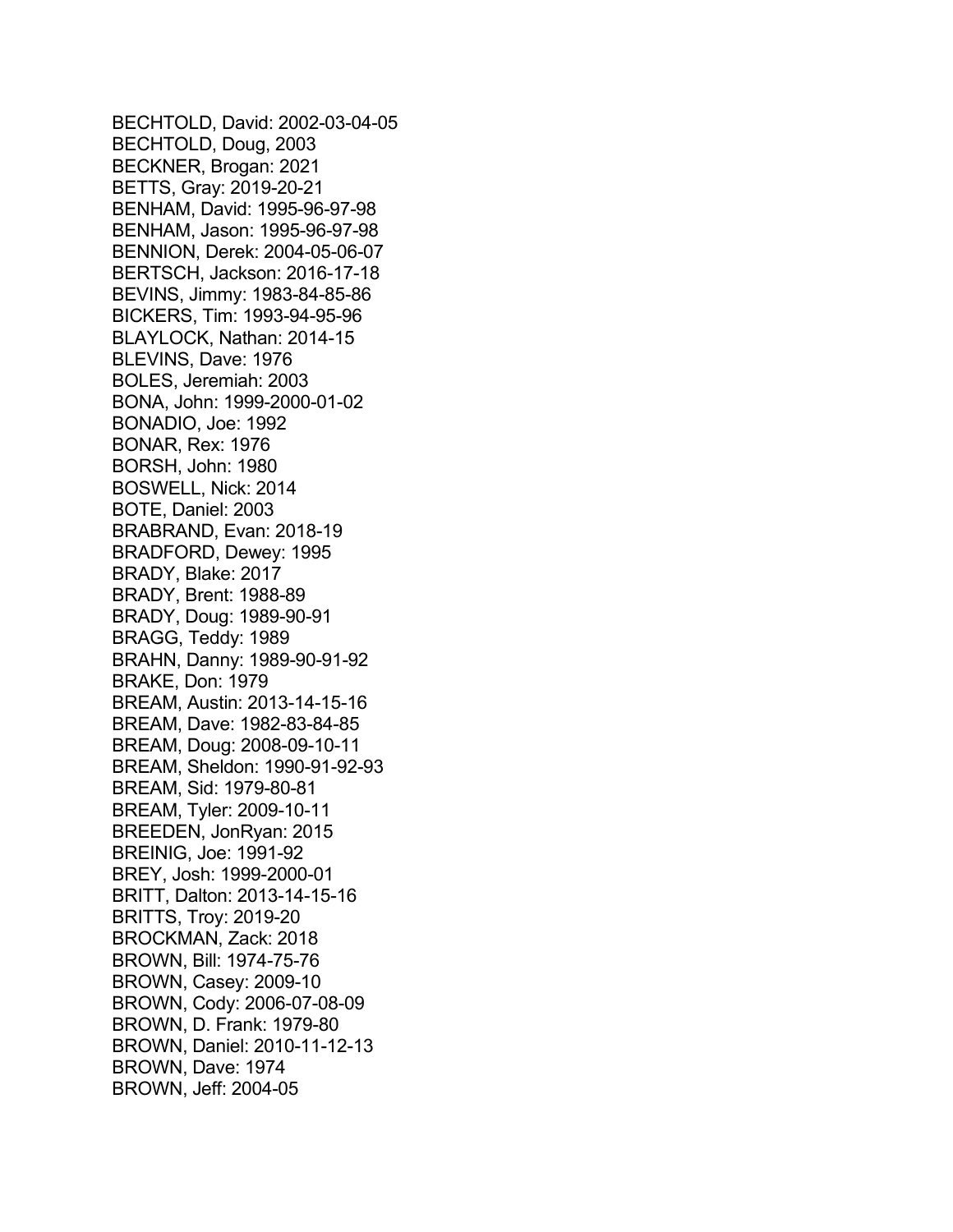BROWN, Kevin: 1996-97-98-99 BROWN, Mike: 1994-95-96-97 BROWN, Renard: 1980-81-82 BROWNING, Carter: 2009-10 BRYAN, Chad: 1999-2000-01-03 BRYAN, Kyle: 1981-83-84-85 BUMBAUGH, Darren: 1992-93-94 BURKETT, Tom: 1994-95-96 BURT, John: 1980 BUSSEY, Tommy: 2006-07-08 BUTCHER, Joshua: 2002-03-04 BUTLER, Keith: 2000-01-02 BYLER, Bryan: 1995-96-97-98 BYRD, Ronnie: 1978-79

## **CCCCC**

CABALLERO, Eugene: 1996-97-98 CAMPER, Kevin: 1993-94 CANNON, Larry: 1976-77-78 CANTELL, Derek: 2002-03-04 CARTER, Josh: 2003-04 CARTER, Rodney: 1985-86-87-88 CARTER, Trey: 2021 CASHION, Gregg: 1976-77-78 CASTLE, Rex: 1974 CHATTERTON, Ryan: 1998-99 CHRISTENSEN, Erik: 1991-92-93-94 CHRISTIANS, Curt: 1975-76 CHRISTIANS, Dan: 1976-77 CLARK, Bill: 1993-94-95-96 CLARK, Joe: 1983-84-85 CLARK, Kirby: 1979-80 CLARKE, David: 1986-87-88-89 CLARKSON, Barry: 1979-80 CLEVELAND, Jim: 1992-93-94 CLINTON, Jim: 1997-98-99-2000 CLINTON, Zach: 2015-2017-18 CLONINGER, Erich: 2001-02-03 CLOSE, Alex: 2012-13-14-15 CLOSE, Josh: 2015-16 CLOUSE, Zander: 2016-17 CLOWERS, Shawn: 2012-13-14-15 COLE,Bryan: 2010-11 COLE, Victor: 2015-16 COLEMAN, Bill: 1991-92 COLLAZO, Laz: 1986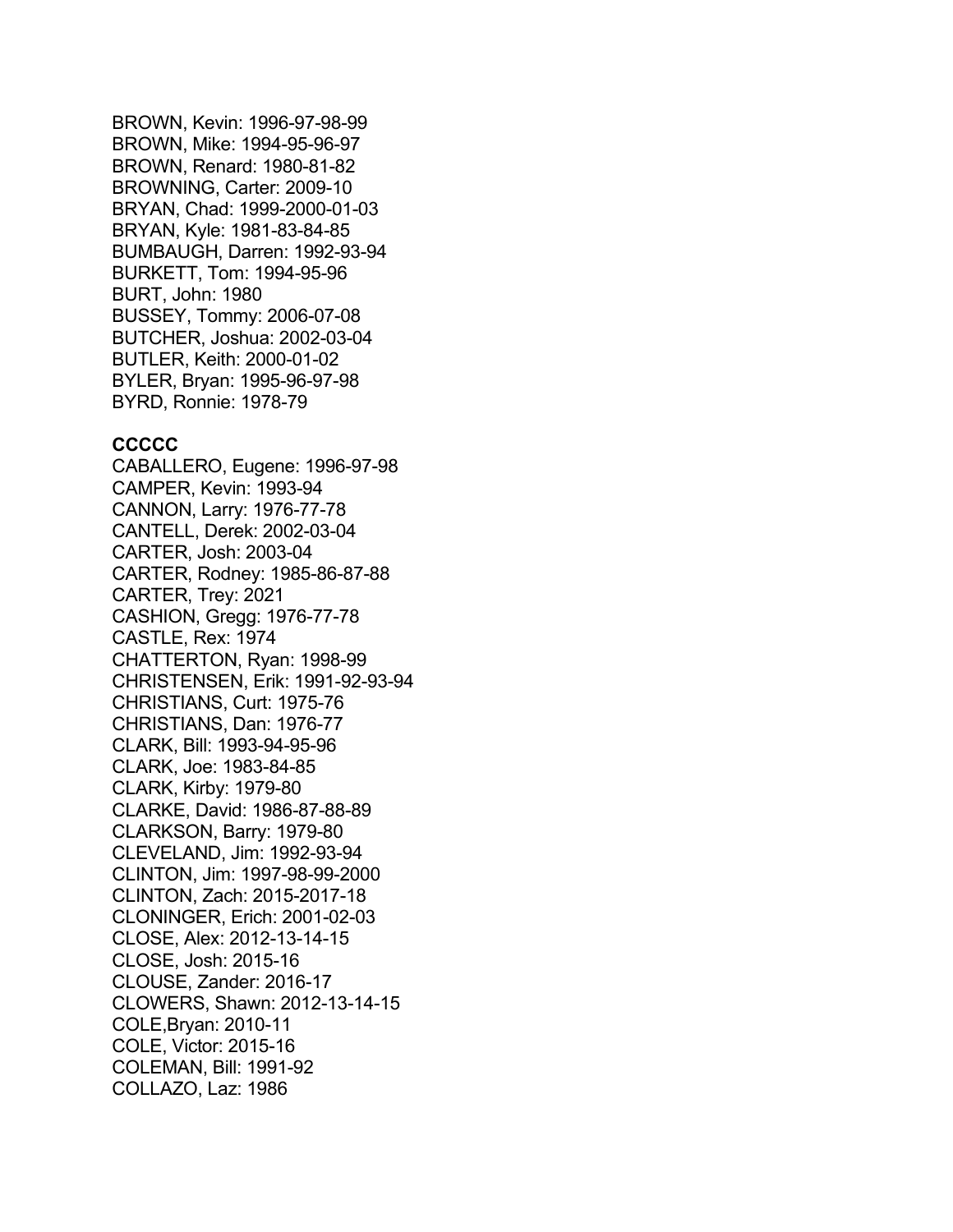COLLINS, Pell: 2020 COLLINS, Tim: 1990-91-92 COOK, Marvin: 1978 COPELAND, Wes: 2003 CORDELL, Ryan: 2011-12-13 COSTELLO, Duane: 1984 COX, Tyler: 2012 CRAFTON, Issac: 2015 CRAIG, Tony: 1983 CREEKMORE, Niles: 1983-84-85-86 CROWDER, Dave: 1974-75-76-77 CUMMING, Dylan: 2021 CUNNINGHAM, Paul: 1981-82 CURLL, Brett: 2008-09

### **DDDDD**

DACUYCUY, Walter: 1983-84 DALTON, David: 1995-96-97-98 DANIELS, Billy: 2003-04-05-06 DAVIS, Matt: 1991 DeGROAT, Jack: 2016-17-18 DAVIS, Sidney: 1985-86-87 DELAITE, Trevor: 2021 DELLINGER, Jason: 1995-96-97 DELMONICO, Rod: 1977 DeMARE, Torey: 2017 DeSHAZOR, Willard: 1974-75 DeWITT, Richard: 1977-78-79-80 DeWITT, Tom: 1976-77-78-79 deYMAZ, Mark: 1981-82-83 DIMUZIO, Chip: 1980 DISTLER, Rich: 1993-94 DIX, Roy: 1983 DOLAN, Mike: 1974-75-76-77 DOOLEY, Alex: 1999-2000-01-02 DRYDEN, B.J.: 1989 DUDLEY, Tim: 2010-11-12 DUKES, Alan: 1978 DULLIVAN, Fernand: 2009 DUNHAM, Tim: 1993-94

# **EEEE**

EASTMAN, Peter: 2004 ECKELBARGER, Patrick: 2011-12 EDWARDS, Jeff: 1985-86 EELES, David: 1989-90-91-92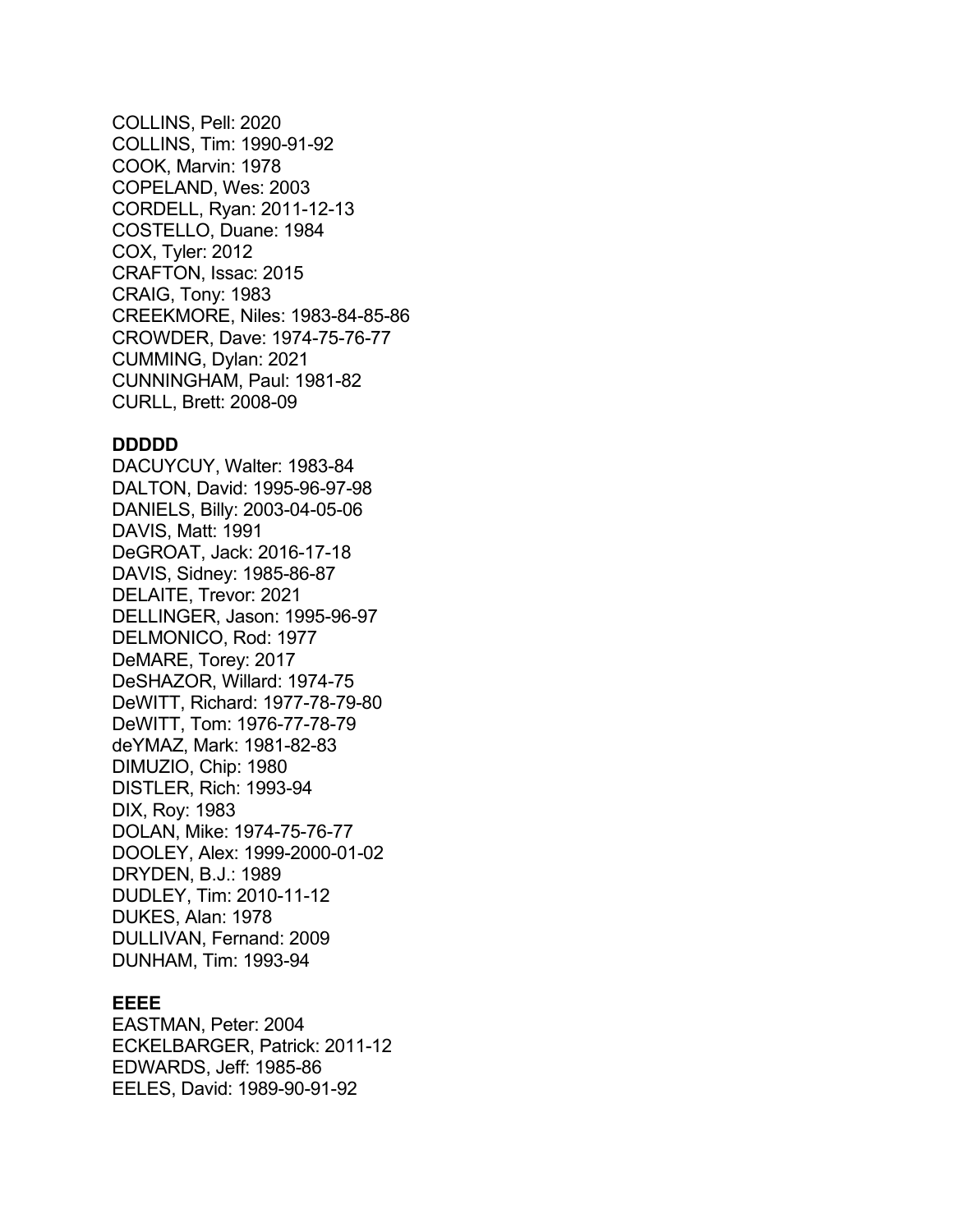EGEL, Rob: 1991-92-93-94 ELLARD, Fraser: 2021 ELLIOTT, Clay: 1974-75-76 ELLIOTT, Steve: 1974-75-76 EMBRY, Jonathan: 2017-18-19 EMERSON, Josh: 2020-21 ENGELHARDT, Ryan: 2004 ERICKSON, David: 2019-20-21 EVANS, Caleb: 2014-15-16-17 EVANS, Steven: 2008-09-10-11

# **FFFFF**

FEELEY, Joseph: 2008-09 FENSKE, Joel: 1994-95-96-97 FISHER, Jim: 1974-75-76 FITZ, Jon: 1999 FLEISCHFRESSER, David: 1983-84-85-86 FLUHARTY, Mason: 2020-21 FORSLUND, Blake: 2011-12 FOSTER, Tim: 1985-86-87 FOX, Chad: 1989-90-91-92 FULGHUM, Blake: 2013-14

### **GGGGG**

GAILLARD, Patrick: 2004-05-06-07 GALAZIN, Tyler: 2018-19 GAMBLE, Cody: 2016-17 GARCIA, Carlos: 2004-05 GARRETT, Cole: 2019-20-21 GARRETT, Jim: 1976-77 GERMANOWSKI, Tyler: 2021 GIAMMARESI, David: 2005-06-07-08 GIANNINI, Cameron: 2010 GIBSON, Tyler: 2021 GIORDANO, Mike: 1996-97 GOAD, Mike: 1974 GONZALEZ, Aner: 1981-82 GONZALEZ, Hector: 1981 GOOD, Ben: 2018-19-20-21 GOODSON, Brandon: 2013 GOODSON, Jerry: 1985-86 GORDON, Christian: 2020-21 GORE, Hunter: 2017 GOSHORN, Randy: 1977-78-79-80 GRABOWSKI, Eric: 2016-17 GRANT, Nick: 2013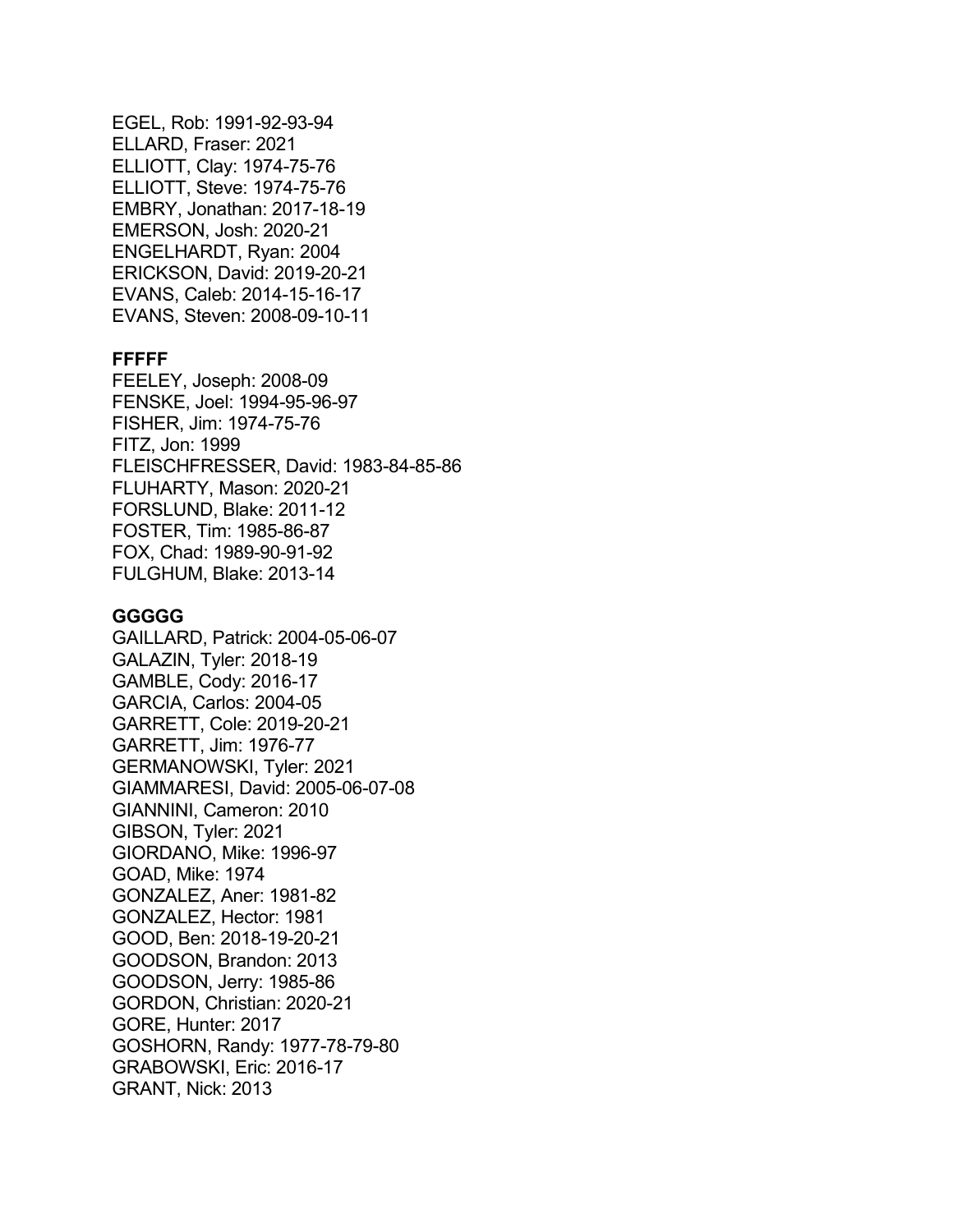GRAUER, Danny: 2012-13-14 GRAY, Adam: 2002 GRAY, Robert: 2013-14 GREENWAY, Nate: 1996-97-98 GRIFFIN, Tim: 1978 GRIJALVA, Aaron: 2005-06-07-08 GRIMALDI, Marcus: 2001 GROCH, Brian: 1987 GROFF, Barry: 1980 GUETTERMAN, Lee: 1978-79-80-81 GULAKOWSKI, Brady: 2020-21 GUNN, Justin: 2012 GUNTER, Brad: 1995 GUNTER, Mike: 1983-84 GUY, Jaylen: 2019-20-21 GUY, Peter: 1978-79-80-81

### **HHHHH**

HAGA, Jackson: 2020-21 HAGEN, Matt: 2000-01-02 HAINES, Jeff: 1999-2000-01-02 HALEY, Zack: 2011-12 HALL, Bob: 1976 HAMMOND, Mike: 1985-86-87-88 HAND, Mason: 2018-19-20-21 HARDY, Mark: 1977 HANEY, Josh: 2021 HARMSEN, Scott: 1991-92-93-94 HARRELL, Brian: 1996-97-98-2000 HARRELL, Rich: 1999-2000 HARRELL, Tim: 1995-96-97-98 HARRIS, David: 1980-81-82-83 HARRIS, Kurt: 1993-94 HARTMAN, Doug: 1977 HARVEY, Dean: 1983 HARVEY, Mark: 1980 HAWKEY, Adam: 1998-99 HEALEY, Josh: 2010 HEID, Brady: 2018-19 HEISLER, Jeff: 1984 HELSEL, Zach: 2016-17 HENDRICKS, Jamison: 2006 HENDRICKS, Jeremy: 2005-06 HENSLEY, Matt: 2004-05 HERNDON, Carson: 2012-13-14-15-16 HETTMAN, George: 1993-94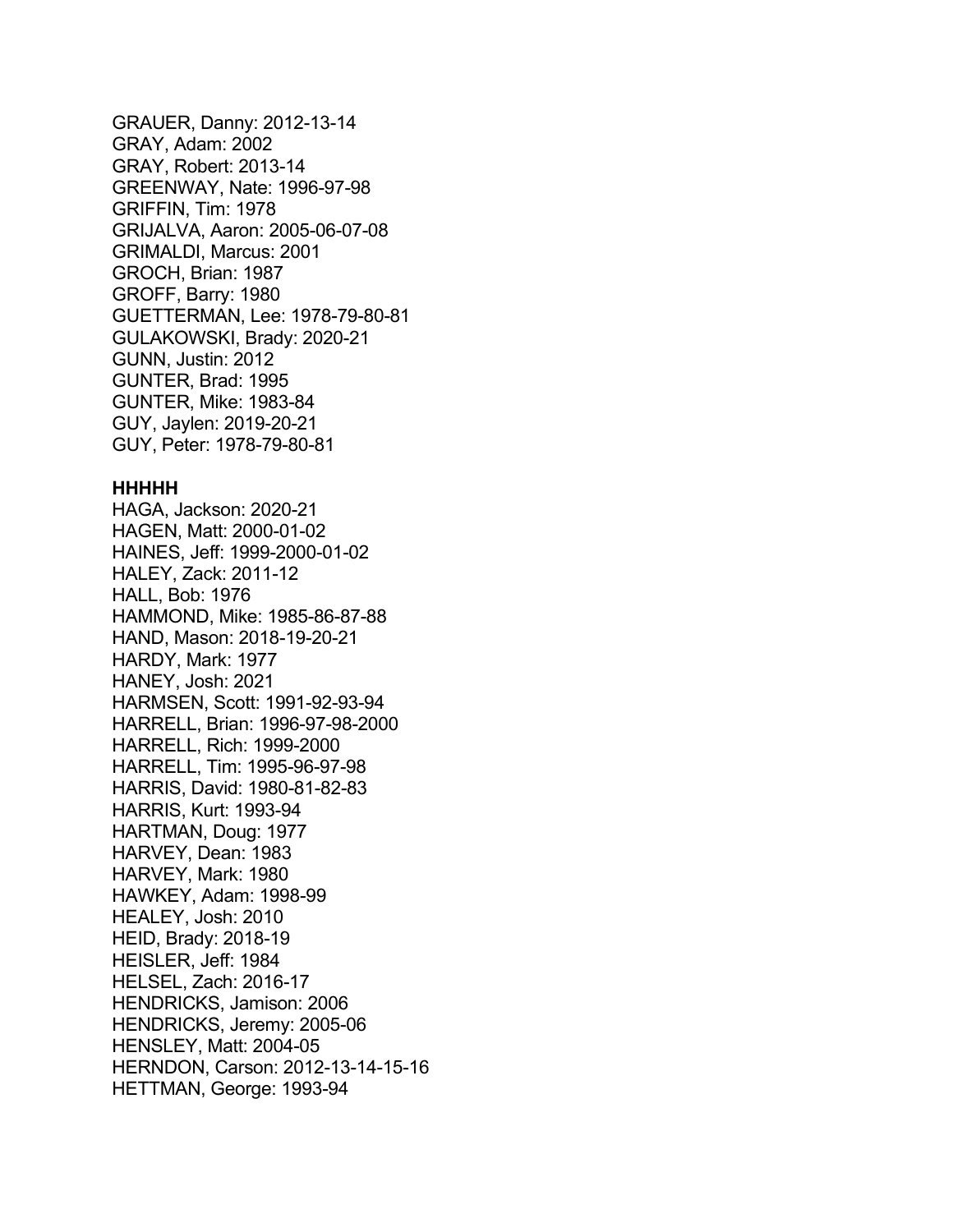HIGGINS, David: 1987-88 HIGHFILL, Ben: 2017-18-19-2020 HILLIER, Three: 2021 HINES, Jake: 1993-94-95 HIPP, James: 2009 HIRT, Josh: 2003 HOBBS, Randy: 1975 HODGES, Danny: 1994-95-96 HOFFMAN, Curtis: 1984 HOLLIDAY, Glenn: 1987 HOLLINGER, Errol: 2006-07-08-09 HOLT, Kevin: 2002-03 HOOPER, Doug: 1983 HORNE, Benji: 1997 HORSLEY, Clint: 1984-85-86-87 HORSLEY, Mike: 1981-82-83 HORSTMAN, Steve: 2001-02 HORTON, Jonathan: 1993-94-95 HOWARD, Corey: 2015 HOWE, Lance: 2009 HUBBARD, Paul: 1984-85-86 HUMPHREY, Rich: 1992-93 HUNGATE, Cade: 2021 HUNTER, Ricky: 1987 HURLEY, Paige: 1998-99 HUTCHINSON, Ryan: 1992-93-94-95 HUTCHINSON, Ryan: 2004

## **IIIII**

IHNAT, Grady: 2007-08

# **JJJJJ**

JAMES, Chris: 1995 JARNAGIN, Johnny: 1977-78-79 JEFFERSON, Jeff: 2008-09-10-11 JENKINS, Chris: 1995-96 JIMENEZ, P.J.: 2009-10 JOHN, Phil: 2004-05-06-07 JOHN, Tim: 2004-05-06-07 JOHNS, Bruce: 1974 JOHNSON, Cory: 2007 JOHNSON, Emmanuel: 2020-21 JOHNSON, Paul: 1990 JOHNSON, Richard: 2002-03 JOHNSON, Travis: 2004 JONES, Allen: 1996-97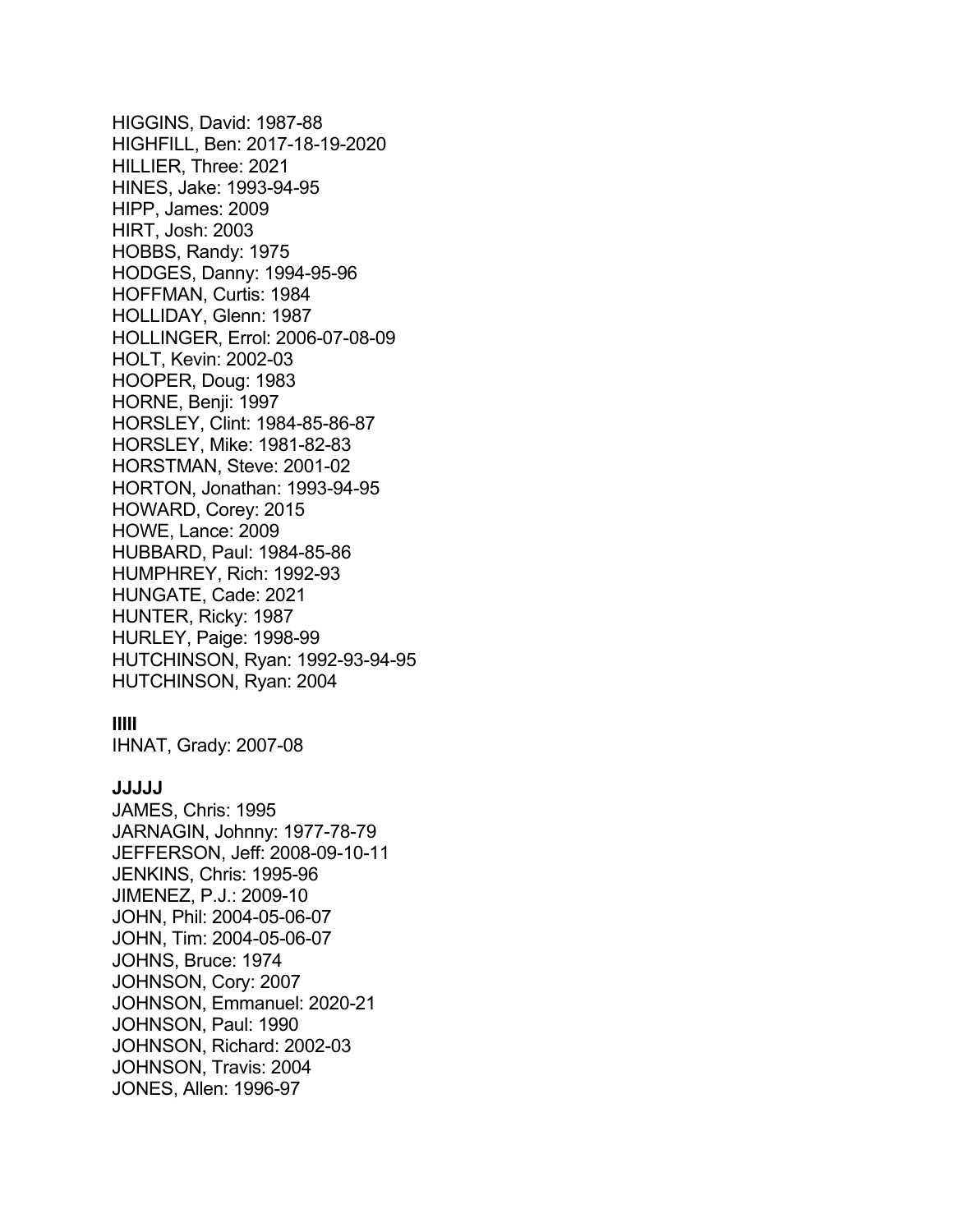JONES, Ben: 1999 JONES, Jason: 2001-02-04 JONES, Kolt: 1991-92 JUST, Michael: 2003-04-05-06

# **KKKKK**

KAMINSKY, Andrew: 2019 KARRAKER, Ayden: 2018-19 KEARNEY, Adam: 2004 KECK, Doug: 1981-82 KEENER, Steven: 2009 KEHOE, Pete: 1999 KEIPER, Doug: 2000 KELLER, Paul (P.K.): 2005-06-07-08 KEMMERER, Jacob: 2011-12 KENNEDY, E.H.: 1985 KERANEN, Clay: 2014-15 KIM, Charlie: 1991-92-93-94 KIMBLE, Jake: 2013-14-15 KING, Chris: 2011 KNOUSE, Kelly: 2000-01-02 KOJACK, Phil: 1997-98 KOWALO, Andre: 2016-17 KOZIOL, Jason: 2006 KREIDER, Mike: 1989-90-91-92 KULP, Phil: 1988-89-90-91 KWAAK, Henry: 1978

### **LLLLL**

LACIK, Nick: 2013-14 LAJOIE, Rusty: 2008 LAMBERT, Trey: 2012-13-14 LAMBERT, Weston: 2003 LAREMORE, Ed: 1975-76 LATTA, Josh: 2016-17 LAURENT, Phillip: 2003-04-05-06 LEATHERWOOD, Marc: 1976-77-78-79 LEININ, Buck: 2019 LETCHWORTH, Jon: 2016-17 LEVER, Jeff: 2001-02 LIGHT, Tyler: 2006-07-08-09 LINCH, Mike: 1988-89-90 LINZA, Keegan: 2010-11 LOCKLEAR, Cam: 2017-18-19-20-21 LOCKLEAR, Philip: 2008 LOGAN, Jason: 1995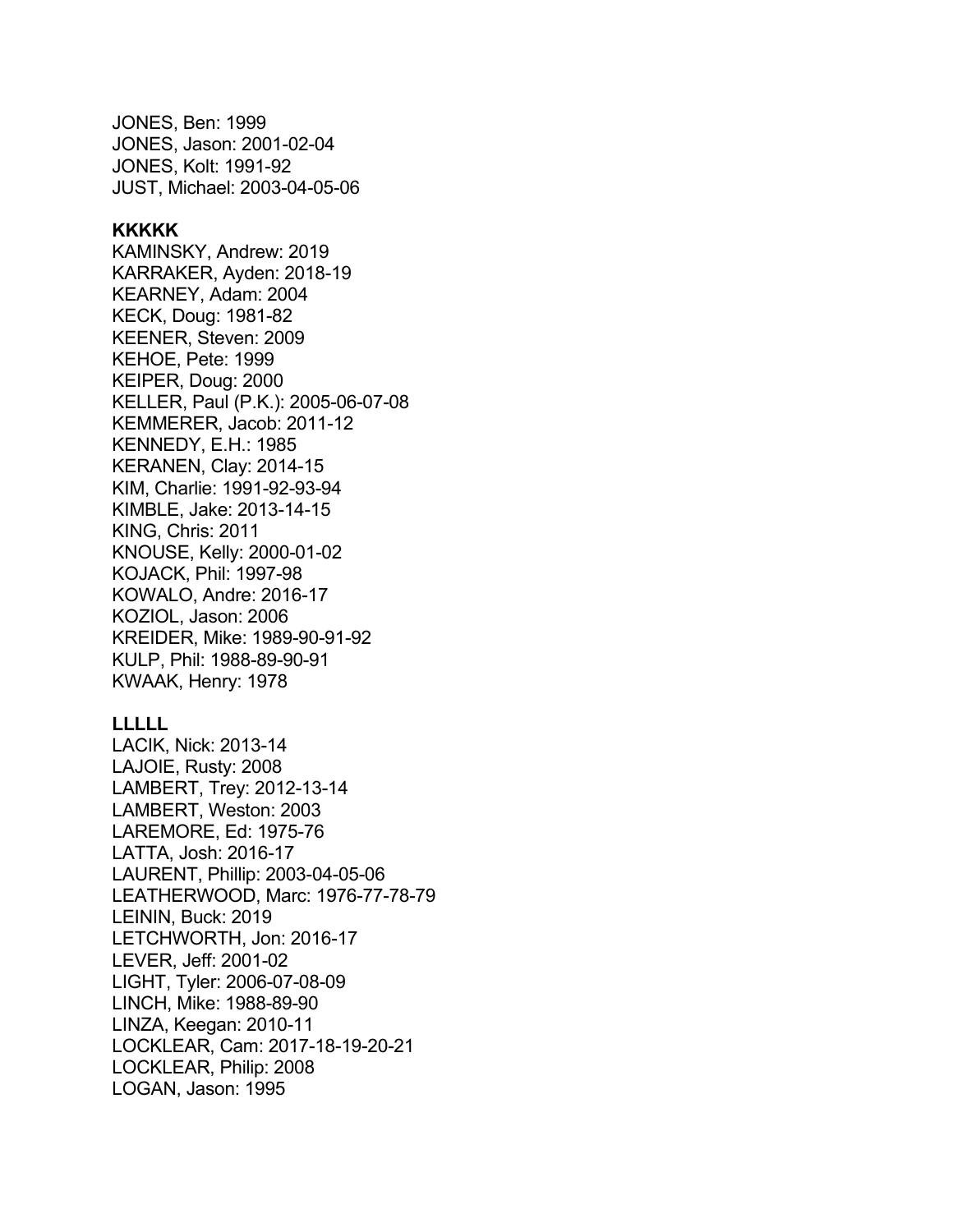LONG, John: 2009 LONG, Richard: 2002 LOPEZ, Jerome: 2004 LOTSPEICH, Mike: 1987-88-89 LOVE, Jason: 2008 LOWE, Brooks: 1987-88-89 LUCADANO, Pete: 1991-92 LUNDVALL, Craig: 2005 LYONS, Jared: 2012-13-14-15

#### **MMMMM**

MADDOX, Nate: 2005 MAGEE, Tom: 1984-85-86 MALFETTONE, Frank: 1994 MANUEL, Darrell: 1980-81-82-83 MARCANO, Robert: 1994 MARINGOLA, Marcus: 1999-2000-01-02 MARSH, Matt: 2012-13-14 MARSLAND, Ryan: 2001-03-04 MARTIN, Beau: 1992-93 MARTIN, Todd: 1990-91-92 MARTIN, Willi: 2011-12-13 MASON, Jamey: 1987-88-89-90 MASON, Roger: 1984-85-86-87 MAST, Bill: 1974 MATHIEU, Logan: 2018-19-21 MAULDIN, Andrew: 2013 MAY, Rusty: 2002-03-04 McCALL, David: 2007 McCORMICK, Ethan: 2021 McCLELLAN, Ryan: 1996-97-98-99 McCLENDON, Tony: 2011-12 McCLENDON, Tony: 2011-2012 McCLEOD, J.J.: 2010-11 McCLINTOCK, John: 1987-88-89-90 McCLUNG, Shane: 1991-92-93-94 McCRARY, Mike: 1983 McDOUGAL, Chris: 2009-10 McDOWELL, Mac: 1990-91 McDYRE, Trey: 2017-18-19-20-21 McGINNIS, Dan: 1992 McGUIRE, Ronnie: 1978-79-80 McINVALE, Andrew: 2018 McKAY, Cary: 1988-89-90 McKELVEY, Kyle: 2012-13 MEDINA, Lano: 2005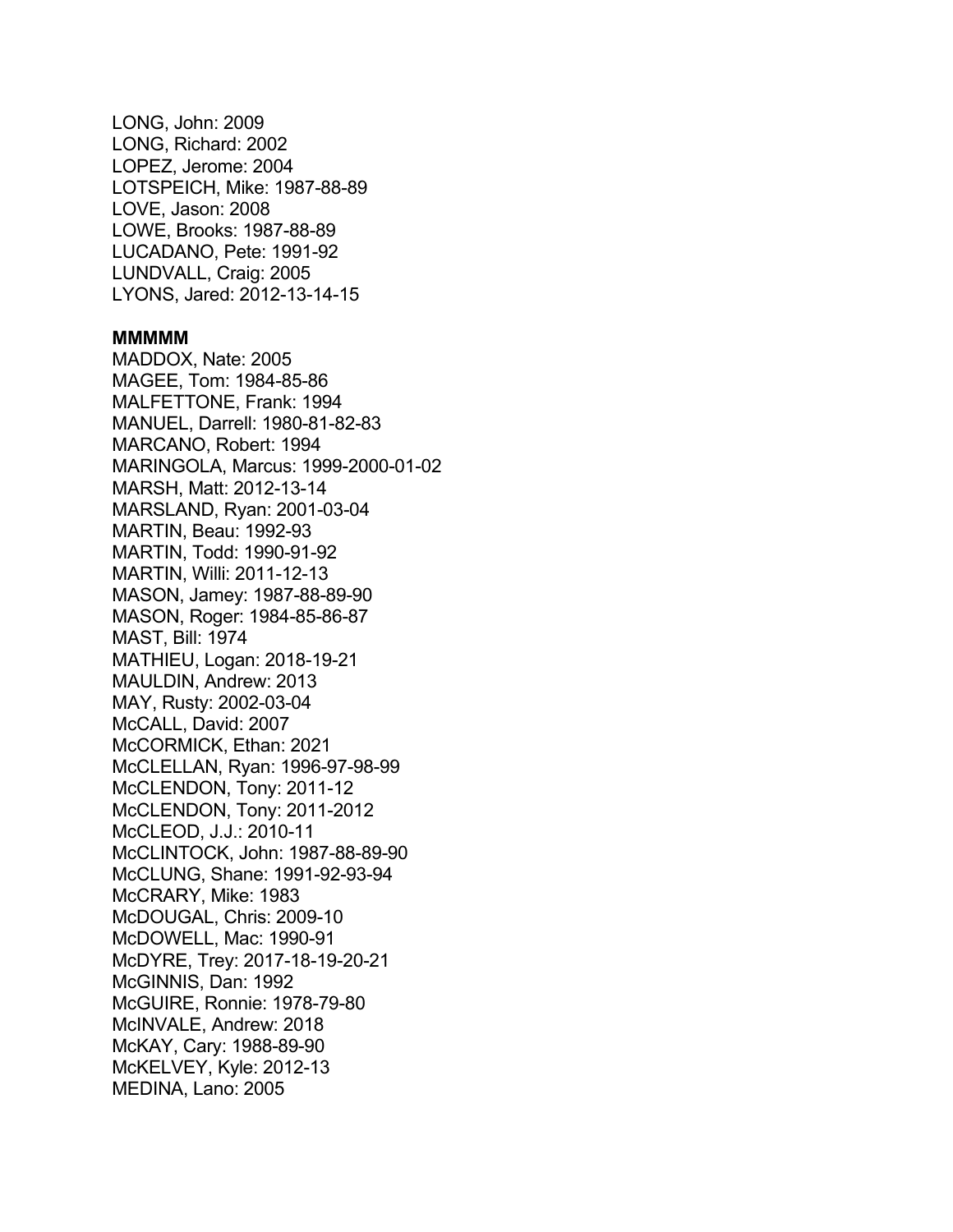METZGER, Brian: 1979 MEYER, Mason: 2019-20-21 MICK, Ryan: 1998 MILLER, Benji: 1995-96-97-98 MILLER, Chad: 2005-06 MILLER, Chris: 1979-80-81 MILLER, Jake: 1993-94-95-96 MILLER, Jimmy: 2008 MILLER, Shane: 2001-02 MILLER, Trey: 1998-99-2000-01 MINCEY, Jeff: 1974-75-76-77 MIRALDI, Keith: 1994-95-96-97 MITCHELL, Evan: 2016-17 MITROFF, David: 2009 MITTAUER, Casey: 1991-92 MITTAUER, Todd: 2002-03-04-05 MOHL, Brent: 1995 MONAHAN, Joey: 2000-01-02 MOON, Mike: 1980-81 MOORE, Robbie: 1988 MOORE, Shawn: 1987 MORGENTHALER, Scott: 2002 MORHARDT, Justin: 2012 MORRIS, Jack: 2016-17 MORRIS, Ryan: 1998-99 MORRIS, Stephen: 1989 MORRISON, Bob: 1974-75-76 MORTON, Kris: 1991-92-93-94 MUELLER, Joe: 1997-98-99-2000 MULLINS, James: 1979 MUMMAU, Drew: 2020 MURPHY, Geoffrey: 2016 MURPHY, Jeff: 1977-78-79-80

#### **NNNNN**

NANRY, Tim: 2006-07 NAPIER, Kevin: 1983-84-85-86 NEGRON, Kenneth: 2007-08-10 NELSON, Todd: 1982-83-84-85 NEUFANG, Jerry: 2010 NICELY, Clarence: 2008 NICKEL, Bryan: 1985-86 NIGGLI, John: 2011-12 NOBLE, Israel: 2001-02 NORRIS, Brody: 2021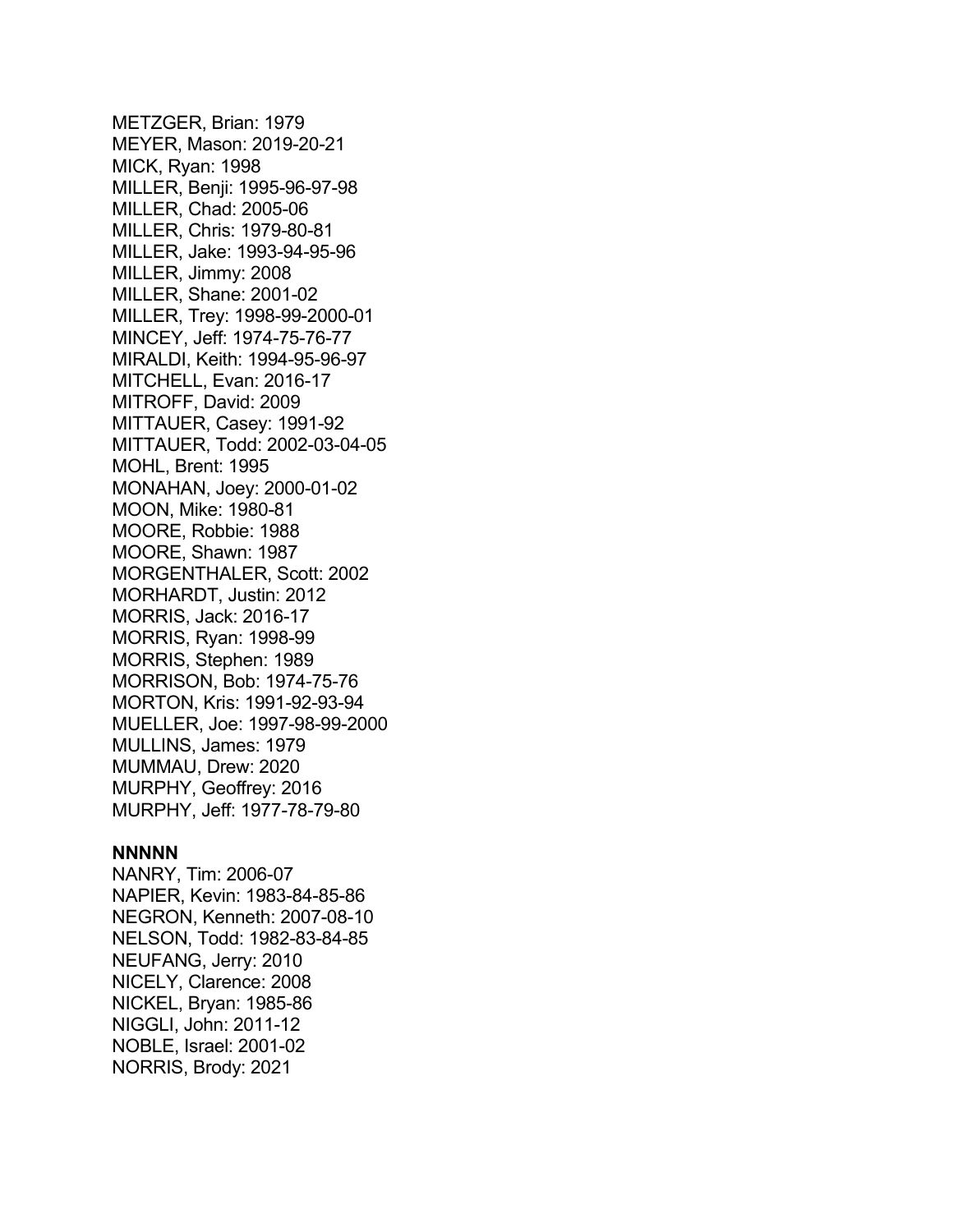# **OOOOO**

O'CONNOR, John: 2018-19 O'DELL, Grant: 1976-77-78 OGBORNE, Nat: 2001-02-03 OGDEN, Billy: 1983-84-85-86 OLIVER, Jason: 1996 OLSEN, Eric: 1996-97 ORRENDER, David: 1984-85-86-87 OSBORNE, Greg: 1976

#### **PPPPP**

PAGE, Ryan: 2005-06-07-08 PANTANO, Ken: 1979-80 PARKS, Adam: 2012-13-14 PARMLEY, Ian: 2011-12 PARNELL, Aaron: 2008 PATRICK, Joel: 2000-01-02-03 PAXTON, Nick: 2013-14-15 PENNINGTON, Matt: 2014-15 PENNIX, Anthony: 1999-2001 PERRITT, Ashton: 2012-13-14-15 PERRY, Derek: 2015 PETERS, Ty: 2021 PHILLIPS, Aaron: 2007-08 POLLOCK, Ed: 1975-76-77-78 PORTEZ, Austin: 2009 POWELL, Dean: 1979-80 PRICE, Garret: 2017-18-19-20 PRICE, Kevin: 1986-87-88-89 PRICE, Lance: 1989-90 PRICE, Sam: 1999

# **QQQQQ**

QUARTERLEY, Shane: 2016-17

## **RRRRR**

RAMIREZ, Hunter: 2019 RAMOS, Angel: 2001-02 RASMUS, Casey: 2011 READ, Ron: 1974-75-76 REDAL, Curran: 2009-10 REED, Mark: 1994-95-96-97 REESE, E.P.: 2018 REESE, Kurt: 1999-2000 REICHERT, Kyle: 2020 REYNOLDS, Doug: 1987-88-89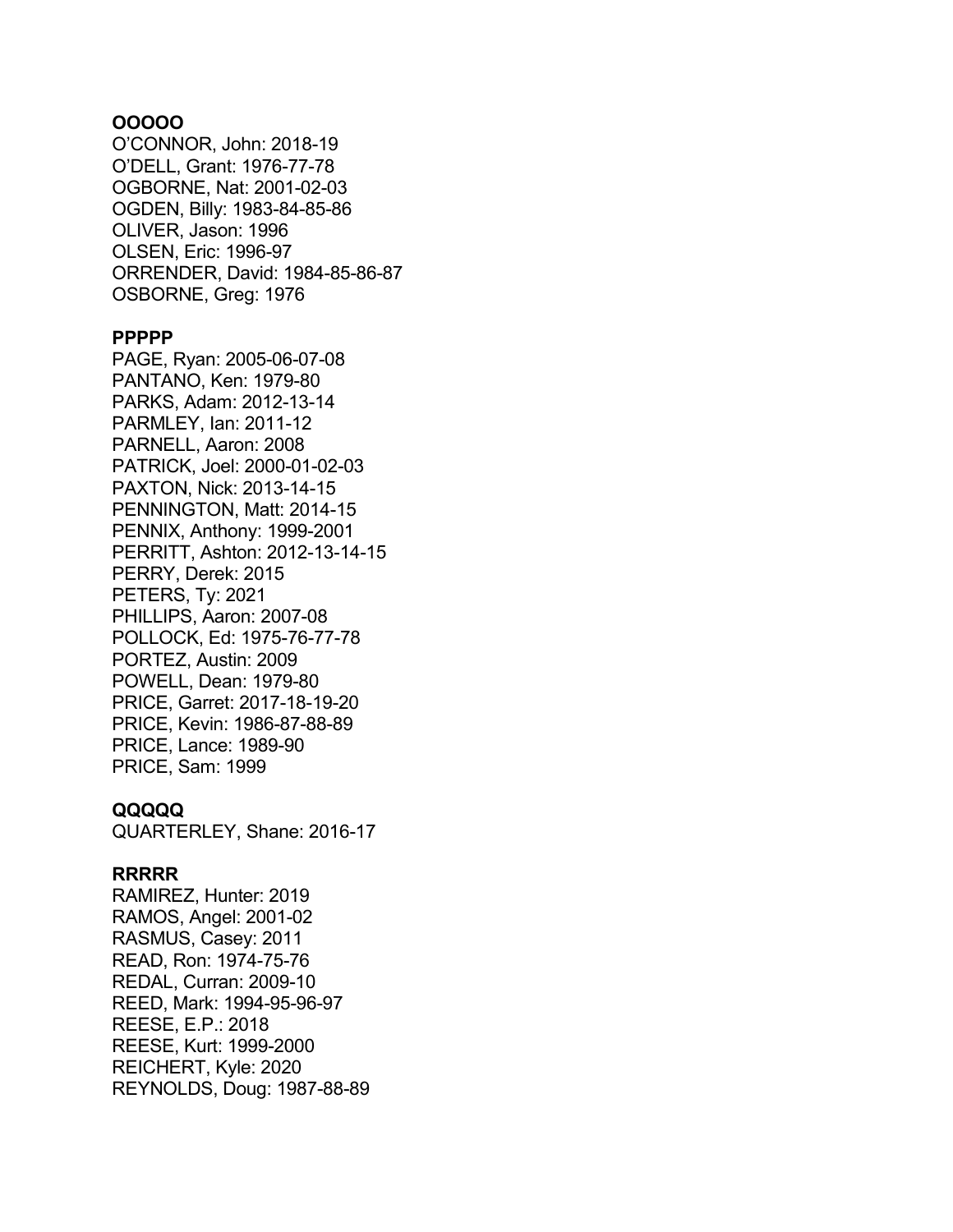REYNOLDS, Reggie: 1998 RICHARDSON, Josh: 2010-11-12-13 RICHARDSON, Justin: 2009-10-11 RILEY, Landon: 2018-2019-20-21 RIVAS, Mike: 1986-87-88-89 ROACH, Chris: 2010 ROBBINS, Chris: 1988-89-90-91 ROBERTS, Tray: 2014-15-16 ROBERTSON, Michael: 2010-11-12 RODRIQUEZ, Van: 1995-96 ROHRER, Brandon: 2018-19-20-21 ROMERO, Ozzie: 1980-81-82 ROTOLA, Tim: 2008-09 ROWEDDER, Ryan: 1994-95-96-97 ROY, Brooks: 2012-13 ROYER, Matt: 1977-78-79 RUHL, Jerrod: 1994-96-97 RUOSS, James: 1980-81 RUSCA, Brian: 1977

### **SSSSS**

SALISBURY, Zachary: 2004 SALISBURY. Nick: 2014-15 SAMPLES, Todd: 1990 SANGID, Todd: 2004 SANKEY, Becker: 2014-15 SANTAMARIA, Niko: 2020 SANTIBANEZ, Julio: 1981-82 SAVILLE, Robbie: 2002-03 SCARBROUGH, Payton: 2016-17 SCHAEFFER, Michael: 2003-04 SCHAUER, David: 1980-81-82 SCHNEIDER, Jon: 2000, 2002 SCHOENING, Josh: 2005-06 SCOGGINS, David: 2014 SCOTT, Jordan: 2016 SCOTT, Kizuku: 2009-10 SCOTT, Scottie: 1999-2000 SECREST, Bruce: 1979-80-81-82 SEIZ, Ryan: 2013-14 SHELLMAN, Dike: 1979 SHEPHERD, Will: 2014-15-16-17 SHERIFF, Tim: 1989 SHILLING, Matt:2020-21 SHOEMAKER, Karl: 1990-91-92-93 SIKES, Graham: 1999-2000-01-02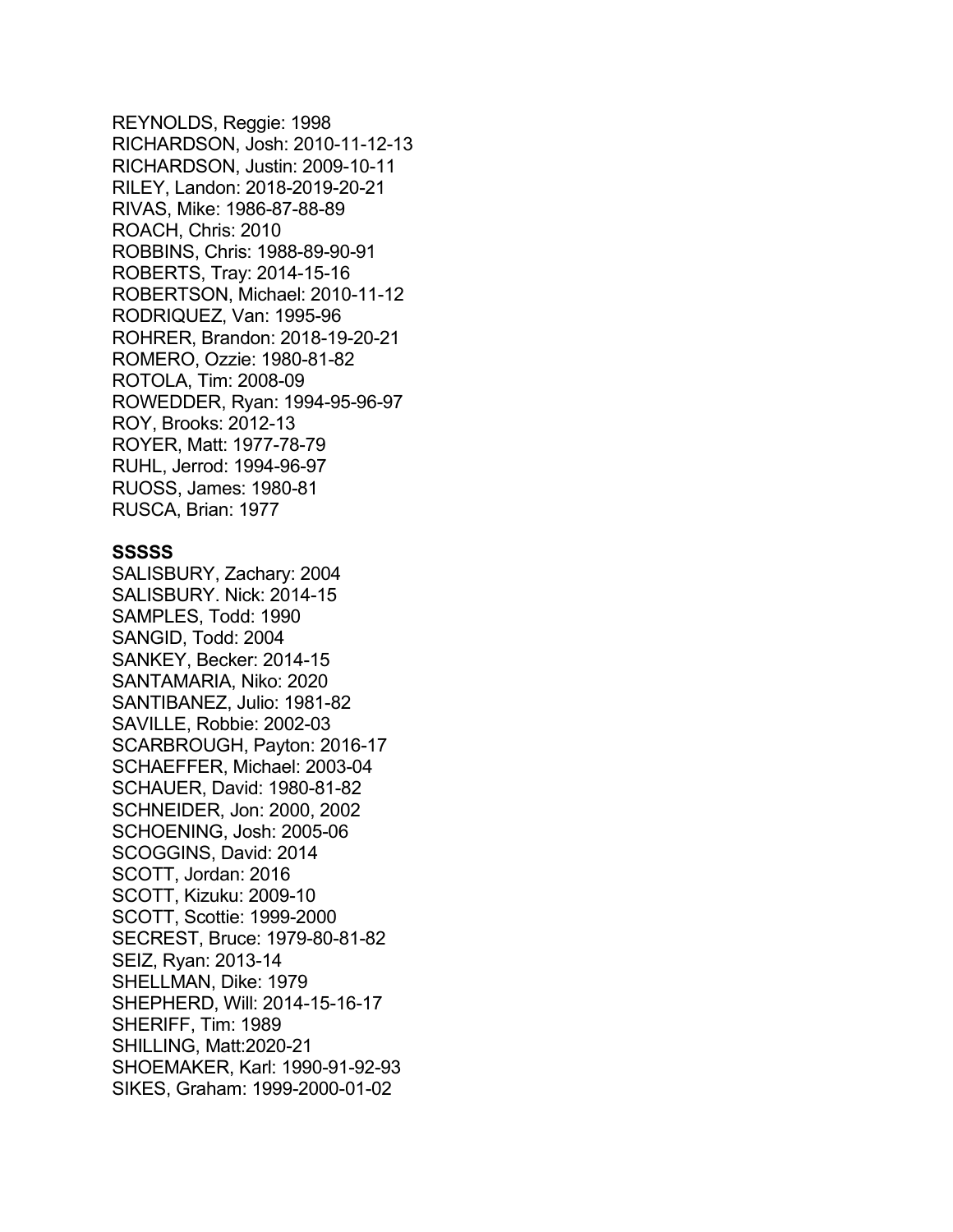SIMMONS, Greg: 1985-86-87-88 SIMMONS, Mark: 1982 SIMPSON, Thomas: 2016 SIPE, Pat: 1983-84-85-86 SIZEMORE, Justin: 2010-11-12-13 SIZER, Tom: 1985-86 SKIRROW, Noah: 2018-19-20 SMIH, Andy: 2012 SMITH, Alan: 1999 SMITH, Chip: 1974-75-76 SMITH, Dave: 1974-75 SMITH, Doug: 1979-80-81-82 SMITH, Jason: 1993-94-95 SMITH, Phil: 1983 SMITH, Todd: 1994 SOLBACH, Michael: 2005-06-07 SONNEBORN, Mike: 1997 SPEEK, Bill: 1991-92-93 SPEEK, Frank: 1987-88-89-90 SPENCER, Tim: 1984 SPRAGG, Stephen: 2004 STAFFORD, Michael: 2014-15-16-17 STAMPER, Brady: 2018 STEEDLEY, Derry: 1978 STEINWEDELL, Joe: 2008-09 STEVENS, A.J.: 2015 STEWART, Matt: 1998-99-2000-01 STOKES, David: 2007-08 STOUGH, Wayne: 1974-75 STOUT, Andrew: 2018 STRASSER, Robert: 1979-80 STRONG, Tim: 1998-99 STROOSMA, Aaron: 2015-16 STUBBLEFIELD, Jordan: 2005 SUITT, Jason: 1996-97-99-2000 SULLENGER, Jay: 1998-99-2000 SUTPHIN, Cal: 2011 SWANSON, Mark: 2009-10-11 SWEAT, Tom: 1979-80-81-82 SWISHER, Todd: 1989-90 SYPE, Dalton: 2011-12-13 SYRJALA, Derek: 1989-90

# **TTTTT**

TAGGART, Paul: 1979 TAORMINA, Sammy: 2013-15-16-17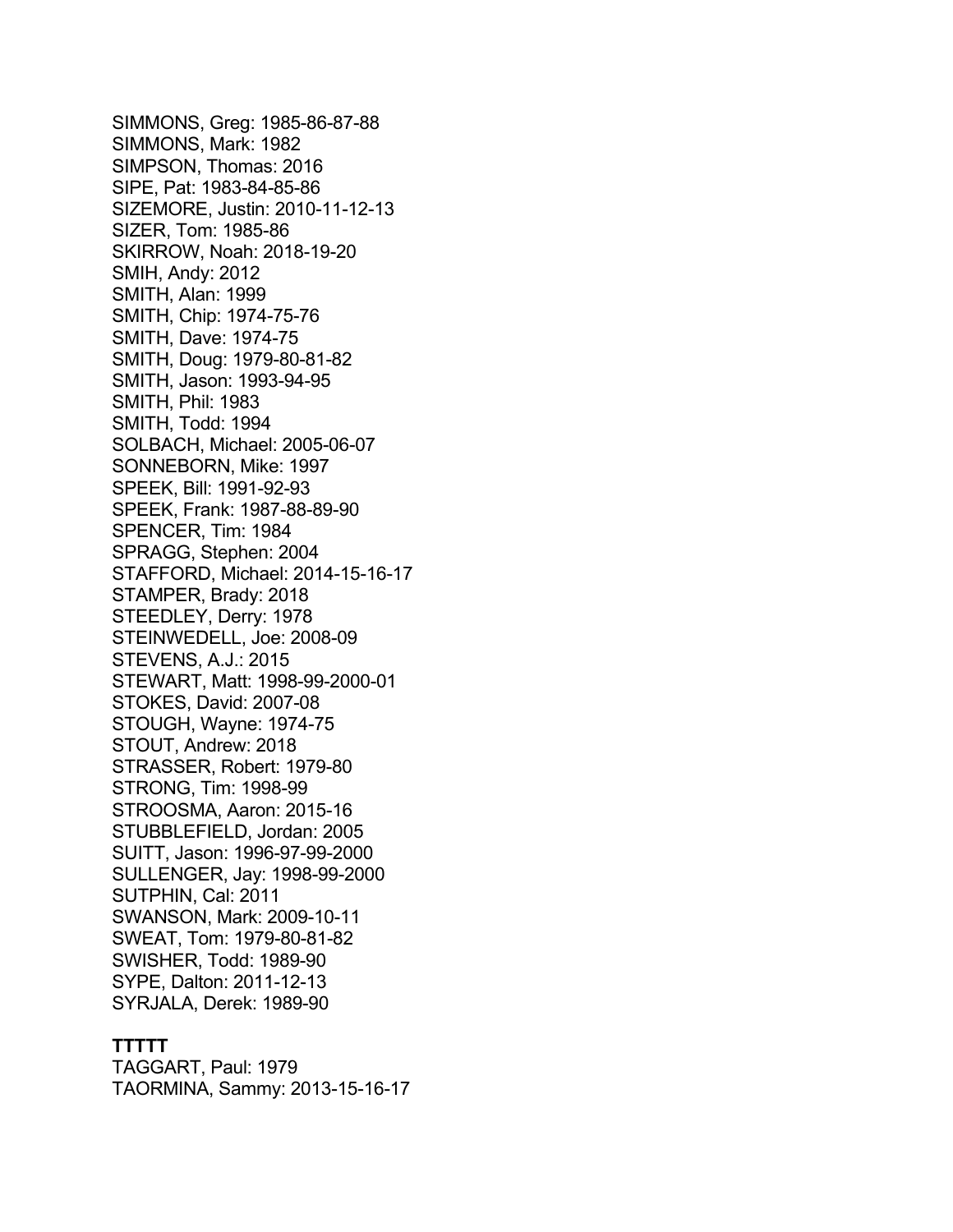TARANTOLA, Vinnie: 2017-2018 TATUM, Mike: 1986-87-88 TAYLOR, Austin: 2010-11 TERRILL, Ryan: 2002-03 TERRY, Kemper: 2017 TEUFEL, Shawn: 2006-07-08-09-10 THOMPSON, Joshua: 2011 THOMPSON, Nathan: 2007-08-09-10 THOMPSON, Phillip: 2003-04-05-06 THRIFT, Mark: 1974-75-76 TOBUREN, Toby: 1988-89-91-92 TODD, Tre: 2018 TOMLIN, Ken: 1983-84-85-86 TOMLIN, Randy: 1986-87-88 TORRANCE, Mike: 1990-91 TOWNSEND, Robert: 1988-89 TULLY, Jeremy: 1992-93-94

# **UUUUUU**

ULRICH, Tim: 1994-95 UMBERGER, Dustin: 2006-07-08-09-10 URBAN, Sam: 2016

# **VVVVV**

VADEN, Chase: 2007-08-09 VALENTIN, Dan: 2000-01 VAN SLYKE, A.J.: 2003 VELOZ, Larry: 1987

# **WWWWW**

WAGNER, Gary: 1981-82-83 WAGNER, Will: 2018-19-20-21 WALKER, Nick: 2015-16 WALLACE, Doug: 2006-07-08 WEAVER, Mark: 1982 WEAVER, Terry: 1994-95 WEIKER, Russ: 2014 WELLS, Rick: 1981-82-83 WEST, Keith: 1991-92-93-94 WICK, Chris: 1991-92 WILEMON, Travis: 1990-91-92 WILKINSON, Garrett: 2020-21 WILLIAMS, Doug: 1979-80 WILLIAMS, Matt: 2009-10-11 WILLIAMS, Randy: 1974-75-76 WILLIAMS, Stephen: 2002-03-04-05